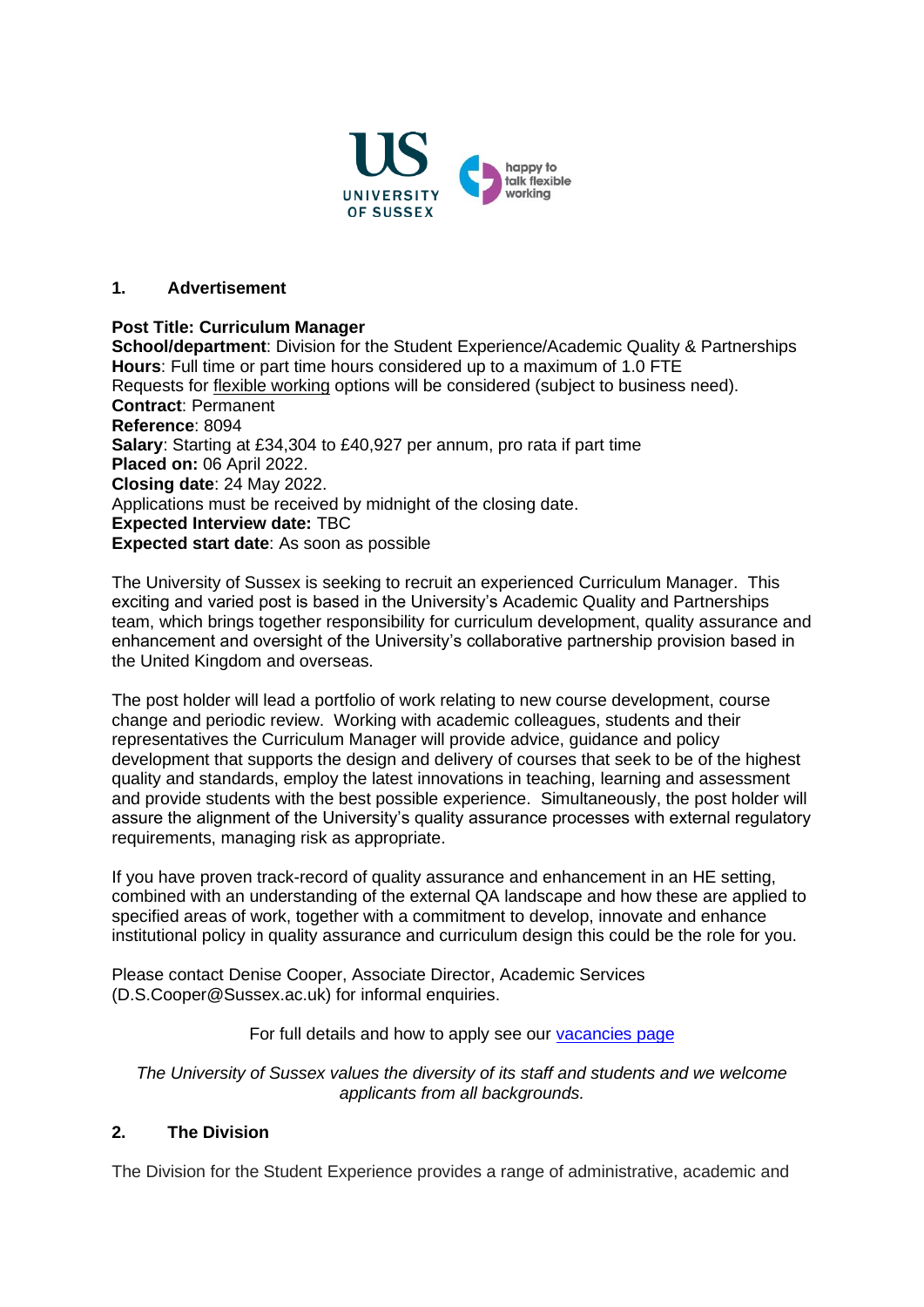support services focused on improving the student experience, both directly to students and also to colleagues in Schools and Departments. Our services include:

- Academic quality and curriculum development and oversight of the University's UK collaborative provision
- Support to key University Committee's including the Education Committee
- Development of academic policy and procedures, including assessment regulations
- Student registration and ongoing maintenance of student records
- The management of student progress and assessment including the organisation of all formal examinations for UG, PGT and PGR students
- The management of student complaints and appeals and compliance with UKVI regulations related to students.
- Student engagement and enhancement including initiatives which form a key platform of our Access and Participation Plan
- Educational enhancement including technology enhanced learning and online distance learning
- Statutory data returns including HESA
- Student advice and guidance including disability, money and international students
- The provision of wellbeing and therapeutic support to students including those in our residences
- Careers, employability and entrepreneurship
- Timetabling of teaching and management of room bookings
- The University Chaplaincy
- The Sussex Regional ACCESS Centre

### **3. Job Description**

| <b>Job Title:</b>       | <b>Curriculum Manager</b>                                                                                                                                                                                               |
|-------------------------|-------------------------------------------------------------------------------------------------------------------------------------------------------------------------------------------------------------------------|
| Grade:                  | $\overline{7}$                                                                                                                                                                                                          |
| <b>School/Division:</b> | Student Experience/Academic Services/AQP                                                                                                                                                                                |
| Location:               | <b>Sussex House</b>                                                                                                                                                                                                     |
| <b>Responsible to:</b>  | Head of Academic Quality & Partnerships                                                                                                                                                                                 |
| Direct reports:         | N/A                                                                                                                                                                                                                     |
| Key contacts:           | Directors of Teaching and Learning<br>Senior Quality & Enhancement Officers (based in<br>Schools)<br>Other Academic and professional services staff in<br>schools<br>Chair's of University Committee's (as appropriate) |

### **Role description:**

Working in partnership with relevant academic colleagues Curriculum Managers have key responsibility for the management of course development and approval, periodic reviews, annual monitoring and academic standards in the Schools (or cluster of schools) for which they have designated responsibility. Key to the role is the provision of expert advice and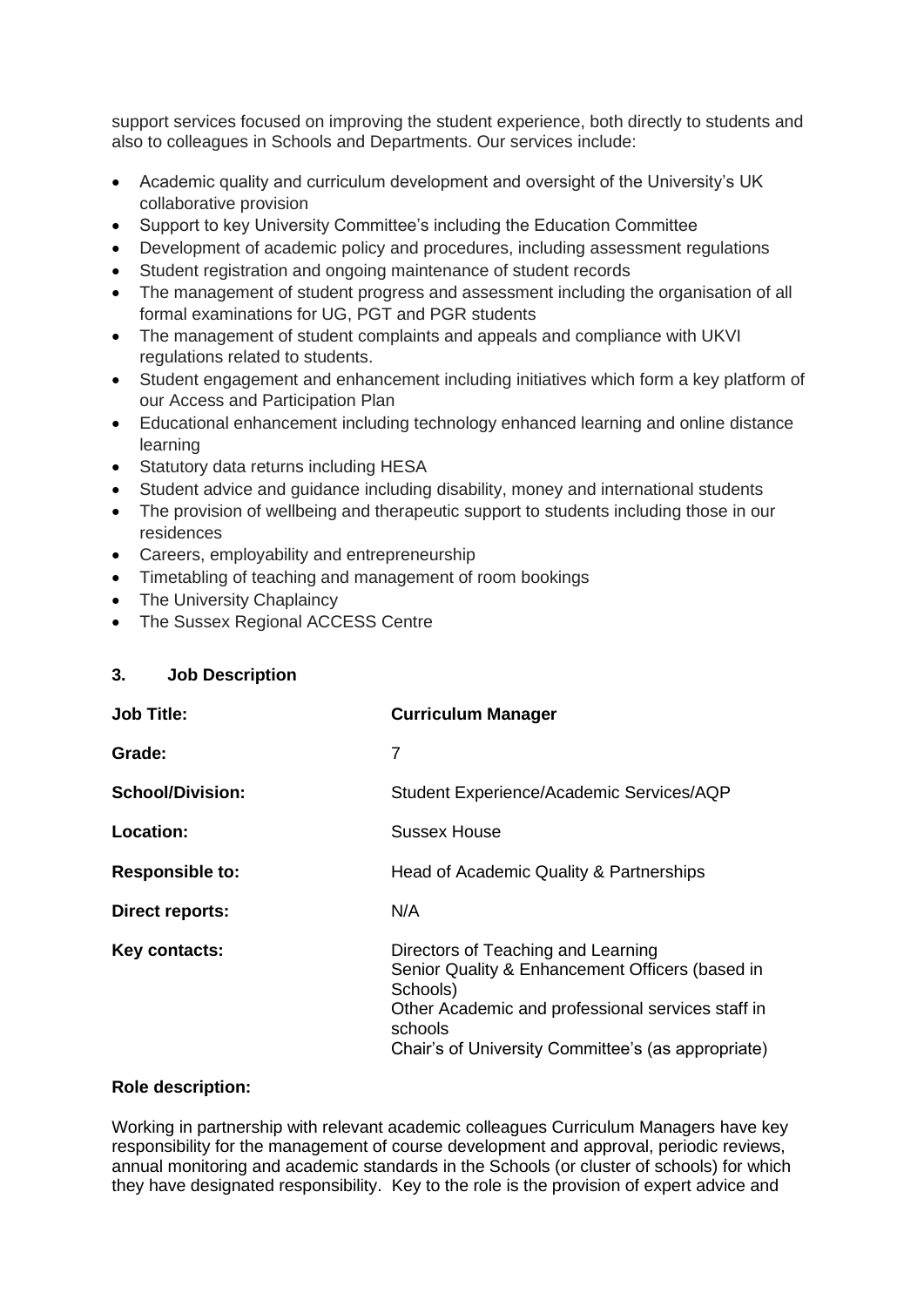guidance on all aspects of the University's quality and assurance enhancement framework. The Curriculum Manager will ensure that the University's quality assurance and enhancement policies and procedures are executed in a proficient manner in order to assure that the quality and standards of the University's taught portfolio is maintained and that students receive the best possible student experience.

### **PRINCIPAL ACCOUNTABILITIES**

- **1. To provide expert advice, guidance and direction on quality assurance and enhancement matters.**
- **2. To manage and implement academic policy, procedures and systems for assuring the quality and standards and ongoing enhancement of the University's awards.**
- **3. To act as Secretary to relevant University and School committees, task and finish groups and other such sub-committees, advising members on strategy, policy and procedure, undertaking research and writing reports as required.**
- **4. To undertake the role of Investigating Officer in matters of student and staff conduct and/or complaints.**
- **5. To be engaged with ongoing personal and professional development including active engagement with appropriate sector groups to ensure that the University adopts best practice and is well informed of relevant sector-wide practice and development.**
- **6. To undertake other projects as required from time to time commensurate with grade.**

### **KEY RESPONSIBILITIES**

- **1. To provide expert advice, guidance and direction on quality assurance and enhancement matters.**
- 1.1 Working with the Head of Academic Quality and Partnerships develop, implement and evaluate the University's quality assurance and enhancement framework, advising on national developments (including the OfS conditions of registration relating to quality and standards) innovations and opportunities for improvements in curriculum design, teaching, learning and assessment.
- 1.2 To support the development and delivery of staff development and training relating to the University's quality assurance and enhancement processes, including working in partnership with the wider Directorate for Student Experience (DSE) and other professional service teams as directed by the Head of AQP or the Associate Directorate for Academic Services.
- 1.3 To project manage specific initiatives as required.
- 1.4 To contribute to the process of continual enhancement of the University's quality assurance processes to ensure that they are risk based and fit for purpose.
- 1.5 To work in partnership with the DSE and other professional service colleagues to develop, implement and review systems to deliver an efficient, cost effective and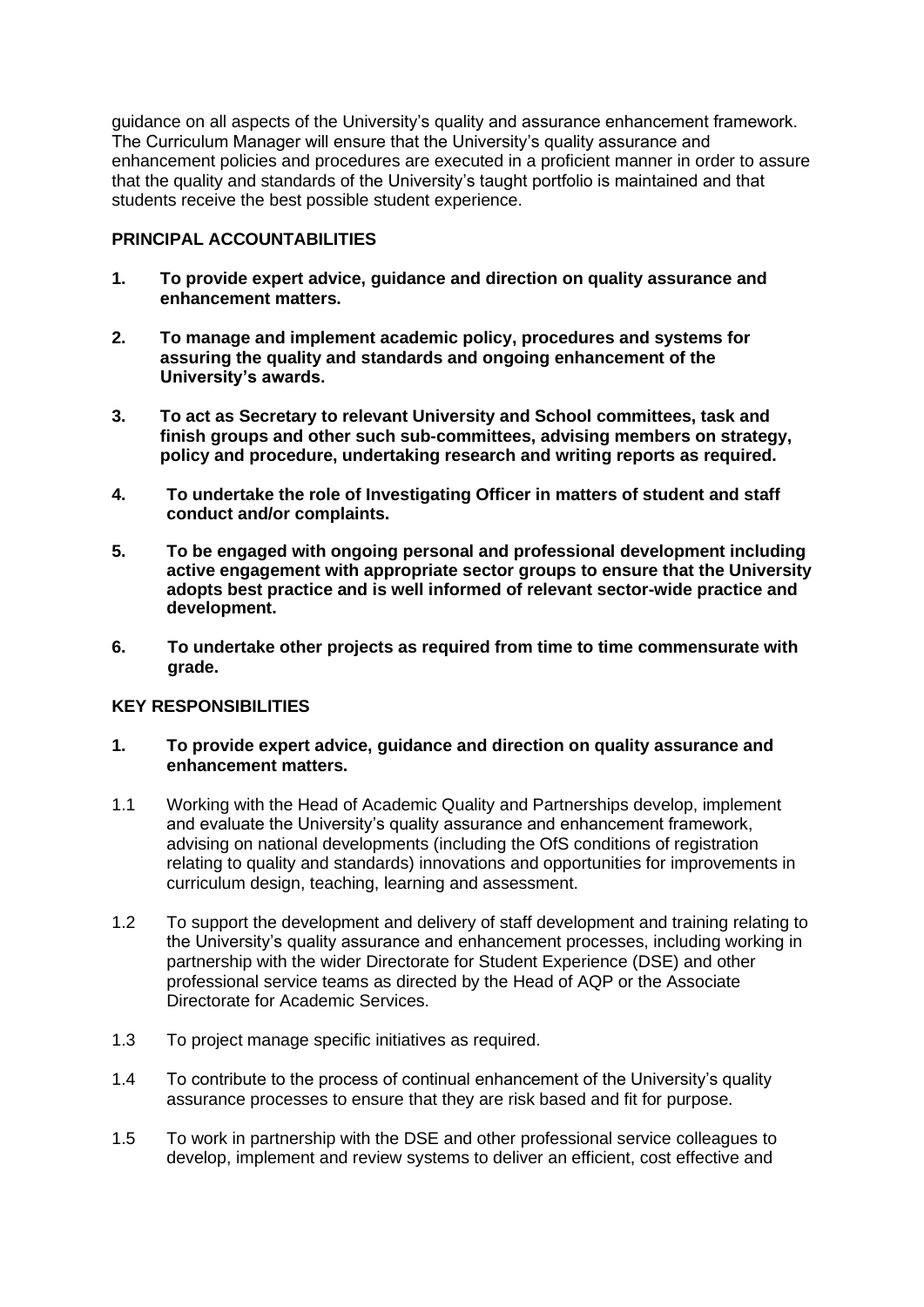service-oriented infrastructure to support the administrative aspects of teaching, learning and assessment.

- 1.6 To draft responses to national consultations within discrete areas of responsibility.
- 1.7 Have responsibility for the production of relevant quality reports for UEC and Senate as directed by the Head of AQP.
- 1.8 Contribute to the annual review, update and publication of advice and guidance to the AQP website.
- 1.9 Liaise with staff in designated schools to ensure that staff are aware of changes and enhancements to the University's quality assurance processes in a timely and effective way.

### **2. To manage and implement academic policy, procedures and systems for assuring the quality and standards and ongoing enhancement of the University's awards.**

- 2.1 Working in partnership with designated Schools and colleagues in Educational Enhancement to support preparations for course development and approval, annual monitoring, periodic and PSRB reviews and to make a significant and sustained contribution to the development of a strong service-oriented culture with a reputation for effectiveness and excellence in support of these areas.
- 2.2 Working in partnership with the Associate Dean or the Director of Teaching and Learning and relevant professional services staff in designated schools to ensure the effective management of examination and assessment procedures.
- 2.3 Provide expert advice and guidance to the application of University regulations at Progression and Award Boards
- 2.4 Provide advice and guidance to Academic Misconduct panels and prepare outcome reports.
- 2.5 Work in partnership with designated Schools to support the conduct of course development and approval, annual monitoring, periodic review, professional, statutory and regulatory body (PSRB) engagements and the operation of examination boards with responsibility for progression and awards.
- 2.6 Manage the organisation of University validation and periodic review events in close liaison with the AQP Assistant.
- 2.7 Working with school colleagues manage the coordination of external examiner nominations.
- 2.8 Work with school based colleagues to ensure that curriculum data is updated and maintained on an annual basis.
- 2.9 Work as part of a team of validation officers servicing validation and periodic review events, coordinating agenda, preparing reports and monitoring subsequent action.
- 2.10 Be the institutional lead in respect of quality assurance and enhancement process for at least one of the following areas of activity: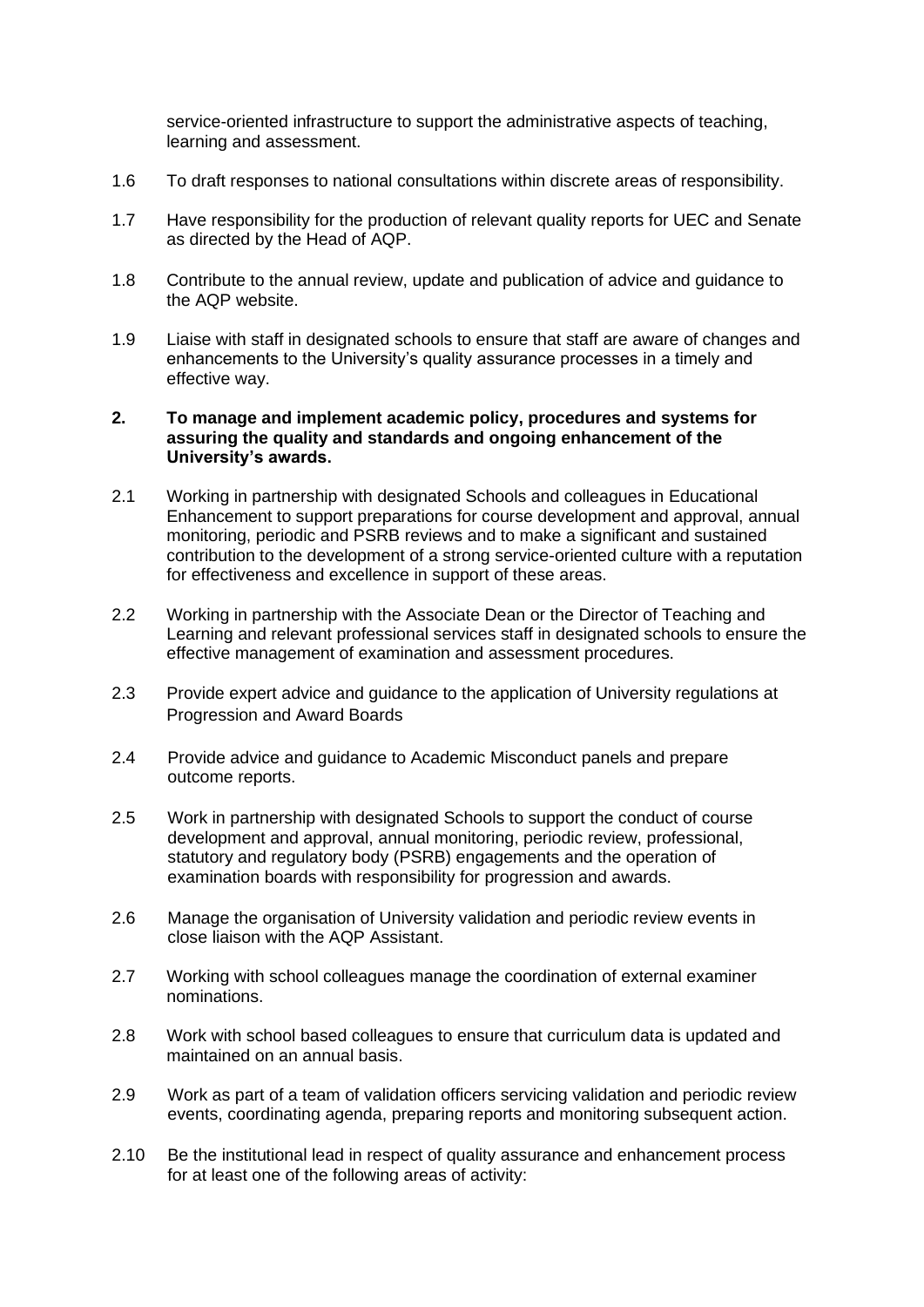- Research degrees
- CMA compliance
- Study Abroad
- Work based learning

#### **3 To act as Secretary to relevant University and School committees, task and finish groups and other such sub-committees, advising members on strategy, policy and procedure, undertaking research and writing reports as required.**

- 3.1 To act as secretary to relevant University Committees and any task and finish groups as required with responsibility for working closely with the Chairs to prepare agenda, reports, minutes, key outcomes papers, and monitoring all follow-up action.
- 3.2 To act as an effective communications conduit between Schools, the DSE and other professional services staff in matters relating to the University's quality assurance and enhancement framework through attendance at School Learning and Teaching **Committees**

#### **4 To undertake other projects as required from time to time commensurate with grade.**

- 4.1 Contribute to sectional responses to requests made under the Freedom of Information Act.
- **5. To be engaged with ongoing personal and professional development including active engagement with appropriate sector groups to ensure that the University adopts best practice and is well informed of relevant sector-wide practice and development.**
- **6. To undertake other projects as required from time to time commensurate with grade.**

This Job Description sets out current duties of the post. Duties may vary from time to time without changing the general character of the post or the level of responsibility entailed.

### **PERSON SPECIFICATION**

# **ESSENTIAL CRITERIA**

- First degree or equivalent or relevant experience in higher education
- The ability to prioritise and make decisions while working across organisational boundaries in a complex organisation